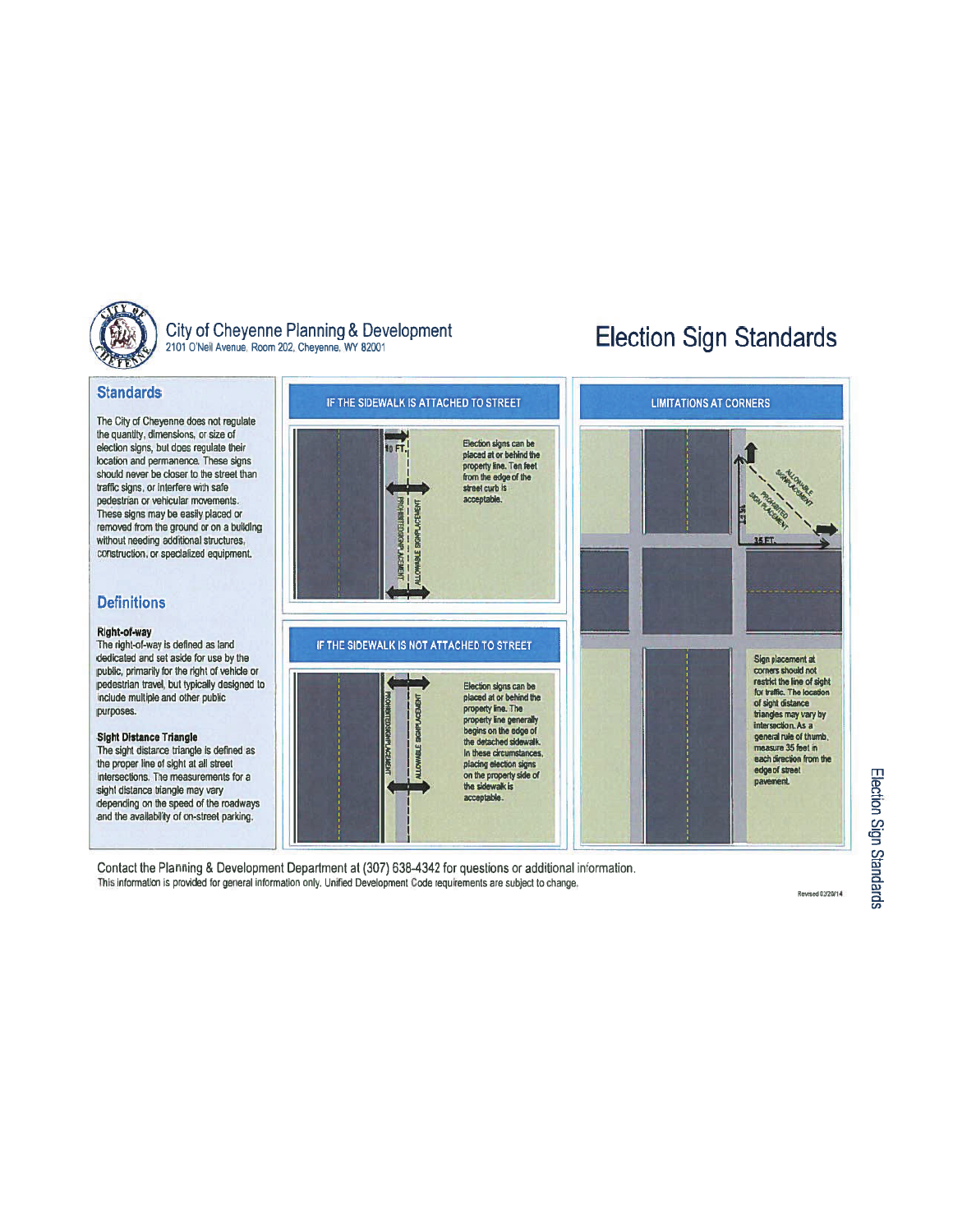Chapter 8.52 - HANDBILLS

## **Sections:**

8.52.010 - Purpose—Authority—General provisions.

- A. The purpose of this chapter is to provide regulations concerning the placement of advertisements or placards on buildings, fences, poles, trees or structures, and distribution of handbills within the city.
- B. The provisions of this chapter are pursuant to authority granted cities and towns under Wyo. Stat. Section 15-1-101, et. seq. and Wyo. Stat. Section 22-1-101, et. seq. (State Election Code).

(2001 In-house code § 3-1)

8.52.020 - Tacking or fastening posters to trees or buildings.

Except as otherwise provided by state law, this code or other ordinances of the city, no placard or advertisement of any kind shall be tacked or in any way fastened to a building, fence, pole, tree or structure of any kind in the city.

(2001 In-house code § 3-2)

8.52.030 - Removal of illegal advertisements and posters.

In addition to the penalty provided by this code or state law, any person violating this chapter must remove every placard or advertisement which has been posted by or for him, within three days of being requested to do so.

(2001 In-house code § 3-3)

8.52.040 - Reserved.

**Editor's note—** Ord. No. 4146, § 1, approved on July 11, 2016, repealed § 8.52.040. Former § 8.52.040 pertained to the distribution of handbills in public places and derived from the 2001 Inhouse code.

8.52.050 - Inhabited private premises.

No person may throw, deposit or distribute any handbill in or upon private premises which are inhabited, except by handing or transmitting any such handbill directly to the owner, occupant or other person present in or upon such private premises willing to accept same; provided, however, that in case of inhabited private premises which are not posted, such person, unless requested by anyone upon such premises not to do so, may place or deposit any such handbill in or upon such premises if the handbill is placed or deposited securely to prevent the handbill from being blown or drifted about such premises or sidewalks, streets or other public places, and except that mailboxes may not be so used when so prohibited by federal postal law or regulation.

(2001 In-house code § 3-5)

8.52.060 - Prohibited where properly posted.